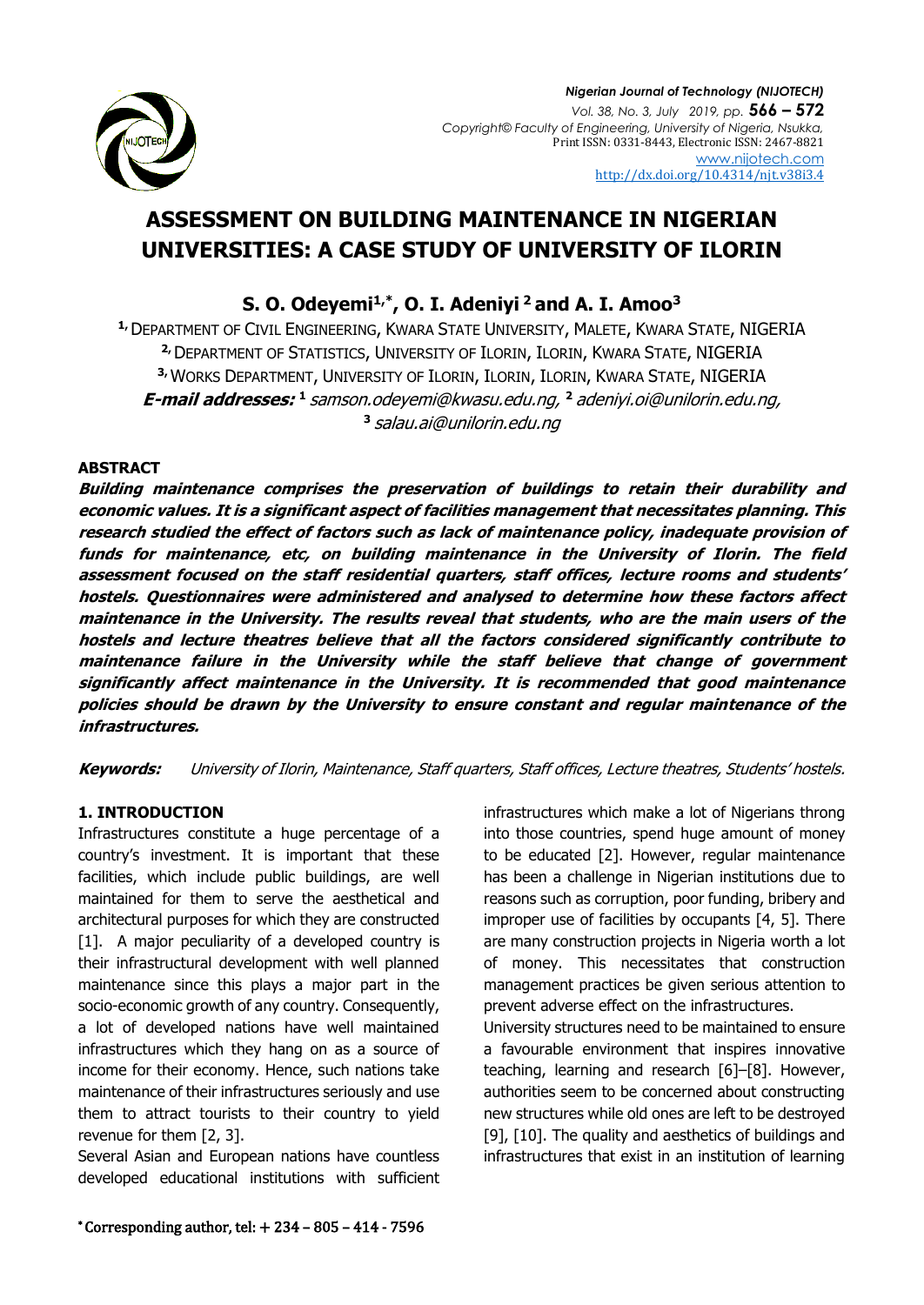will, to a far extent, reflect her image in terms of aesthetics, architectural excellence and services [11]. It was opined by [12, 13] that the condition of most public buildings in Nigeria is very poor and in most cases beyond repair. Despite huge amount of money expended in constructing such buildings, they are abandoned, once they are commissioned, to experience premature but steady and rapid dilapidation, decay and deterioration.

Maintenance is defined as the sequence of events carried out to take care of a structure and to guarantee the intended functions and optimal performance of a structure's life cycle [14]. BS 3811 (1993) [15] defined 'Maintenance' as "the combination of all technical and administrative actions, including supervision actions, intended to retain an item in, or restore it to a state in which it can perform a required function. Maintenance was also defined by [10] as the blend of every activities carried out to retain an item in or restore it to a satisfactory condition. Maintenance brings about improved utilization of buildings, ensuring the highest safety standards. However, building maintenance is costly both from financial and environmental perspectives [14].

Ojara [16, 17] reported that dilapidation of public structures could be caused by increase in the cost of building maintenance and poor government policies. Nurul and Md Azree [18] submitted that defective materials and poor workmanship are causes of infrastructural decay.

Many public structures are not well maintained. The components of such buildings such as floors, ceilings, doors and windows frequently express evidence of nonexistence of maintenance and repair. Some office and residential buildings of public institutions have not experienced any major maintenance since they were constructed. This has resulted in such structures being in a dilapidated state and some of them have been totally abandoned. Thus, lack of maintenance of these facilities by occupants and authorities regularly results in the reduction of the lifespan of such buildings [19].

In view of the above, this research is aimed at assessing the building maintenance at the University of Ilorin, Ilorin, main campus. The buildings assessed include the office buildings, the students' lecture rooms, the students' hostels and the University staff quarters.

# **2. METHODOLOGY**

University of Ilorin, located in Ilorin, Kwara State, Nigeria, was established in 1975. It currently has a student population of over 50,000 and a staff strength of about 500. The University has 15 faculties offering several academic programmes.

The questionnaires designed for this research was structured to ensure that appropriate variables that define the scope of the research were captured. The variables include demographic data on respondents and factors that relate with aspects of maintenance as they affect structural health of buildings. Another subsection of the questionnaire produced information on maintenance of building by parts in suitable levels of details. Structured open-ended questions were considered and included to provoke responses from respondents during interviews. A sample of the questionnaires used in this research is shown in the Appendix.

Fifty (50) questionnaires each were distributed to the Staff Offices, Hostels and Staff Quarters, while seventy one (71) questionnaires were distributed to the Lecture rooms. Forty eight (48) questionnaires were returned out of fifty (50) for staff offices, forty eight (48) for Hostels, forty nine (49) for Staff Quarters and seventy one (71) returned for the Lecture rooms. Thus, a total of Two hundred and twenty one (221) questionnaires were distributed among the offices, hostels, staff quarters and lecture rooms of the University and Two hundred and thirteen (213) questionnaires were returned for analysis. This shows a response rate of 96.4%.

Statistical Package for the Social Sciences (SPSS) software was used for analysing the data collected. In analysing the data collected from the questionnaires, the tabular and graphical presentation was employed for the qualitative analysis while the Chi-square test of independence was used for the quantitative analysis.

A test of independence of the responses gotten was carried out using the following statement hypothesis: H0: The respondent responses are independent of the

different University buildings

H<sub>1</sub>: The respondent responses are dependent of the different University buildings

Significance level α: 0.05

The Test Statistic adopted is shown in Equation 1:

$$
X^{2} = \Sigma \Sigma \frac{\left(O_{ij-E_{ij}}\right)^{2}}{E_{ij}} \tag{1}
$$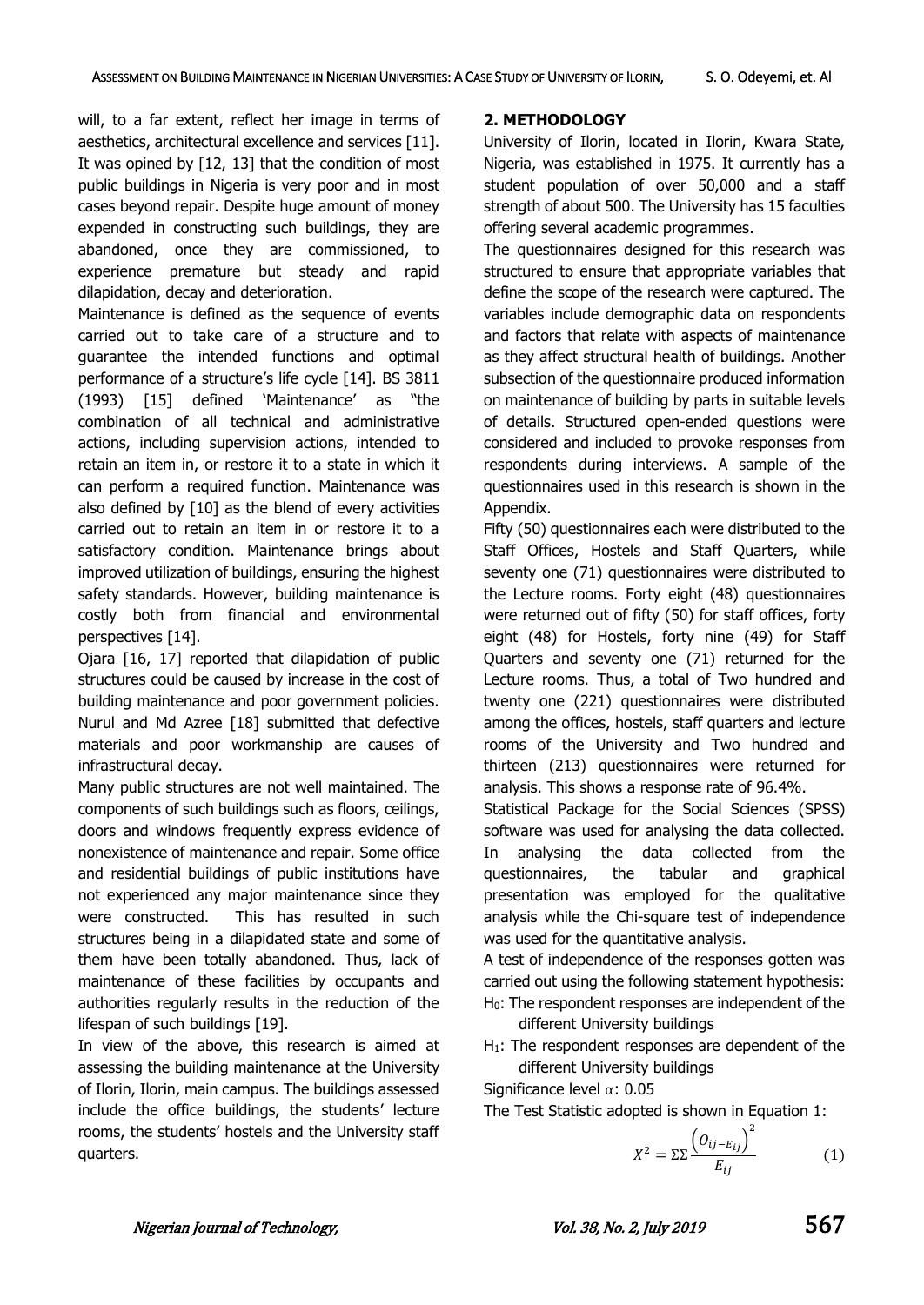Where  $O_{ij}$  is the observed frequency of responses for the ith grading and the jth University building;  $E_{ij}$  the expected frequency of responses for the  $i<sub>th</sub>$  grading and the jth University Building. The Decision Rule is Reject the Null Hypothesis  $H_0$  if the P-value is less than the significance (0.05).

## **3. RESULTS AND DISCUSSION 3.1 Data Output**

Figures 1 to 10 show the graphs of the responses from respondents on the effect of the following factors on maintenance at the University of Ilorin: lack of maintenance policy, inadequate provision of funds for maintenance, lack of experienced and welltrained building maintenance Engineers, overcrowding, untimely response to maintenance request, poor maintenance work done by the maintenance unit of the institution, corruption, misuse of facilities by occupants, poor architectural design and change of government. The results reveal





Figure 3: Responses on lack of experienced and welltrained building maintenance Engineers Figure 4: Responses on overcrowding

that all the factors considered contribute to maintenance failure in the University.

Students who are the main occupants of the Hostels and users of the Lecturer theatres were of the opinion that lack of maintenance policy, inadequate provision of funds for maintenance, lack of experienced and well-trained building maintenance Engineers, overcrowding, untimely response to maintenance request, poor maintenance work done by the maintenance unit of the institution, corruption, misuse of facilities by occupants, poor architectural design were significant factors on the University building maintenance as their responses on the significance of these factors were higher than the staff responses as shown in Figures 1 to 9. On the other hand, the responses of staff on the change of government as a factor was higher compared to that of the students as shown in Figure 10.The Staff also believe that corruption also has a significant effect on the poor maintenance of their offices.



Figure 2: Responses on inadequate provision of funds for maintenance

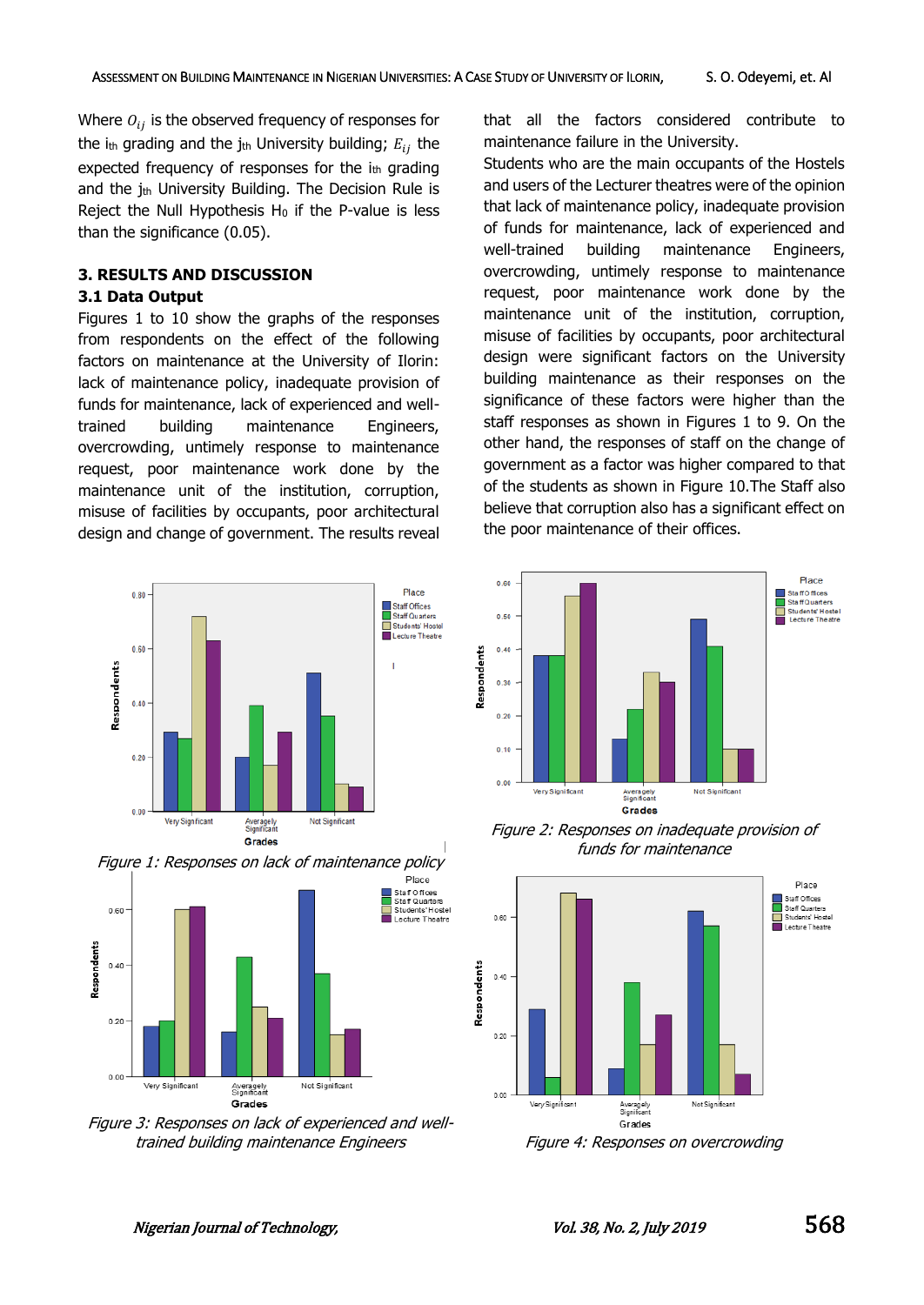

Figure 5: Responses on untimely response to maintenance request



Figure 7: Responses on corruption



Figure 9: Responses on poor architectural design Figure 10: Responses on change of government

# **3.2 Test of independence of the respondents responses on the factors that affect the maintenance of the university buildings**

The Chi-square and P-values obtained are shown in Table 1. The P-Value for all the factors considered are less than 0.05 which was set as the significance level for the test of independence. In view of this, the null hypothesis (H<sub>0</sub>: The respondent responses are



Figure 6: Responses on poor maintenance work done by the maintenance unit of the institution



Figure 8: Responses on misuse of facilities by occupants



independent of the different University buildings) was rejected. Thus, the results reveal that the respondent responses are dependent of the different University buildings for all the factors considered in this research. This implies that all the responses are exclusive and they depend on the particular building being assessed.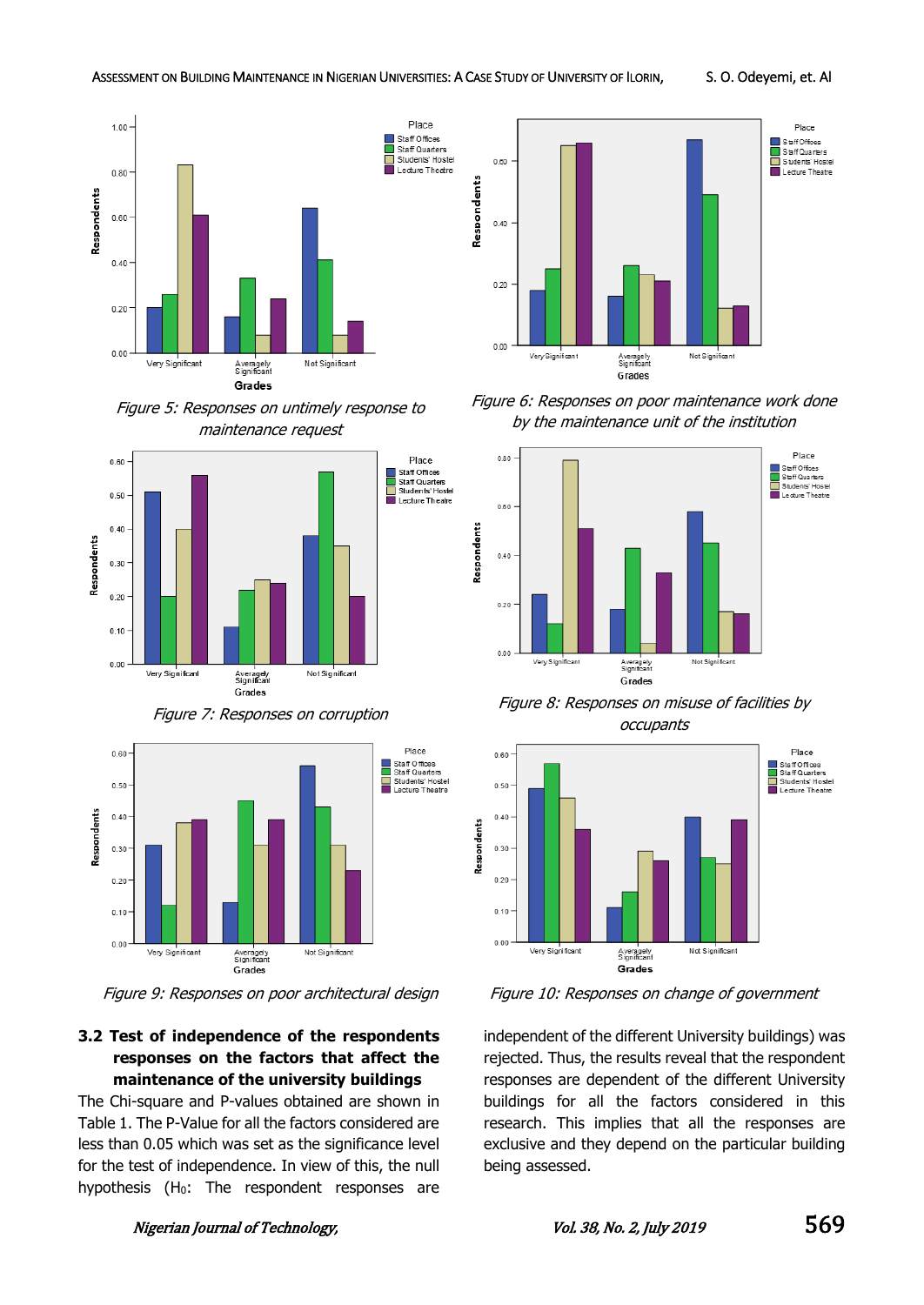| . abic 11 Repairs of test of macpenaciles of the respondent responses |                                                                |                                                                   |                                                                                               |                  |                                                                |                                                                                                 |                |                                                   |                                  |                                |
|-----------------------------------------------------------------------|----------------------------------------------------------------|-------------------------------------------------------------------|-----------------------------------------------------------------------------------------------|------------------|----------------------------------------------------------------|-------------------------------------------------------------------------------------------------|----------------|---------------------------------------------------|----------------------------------|--------------------------------|
| <b>Statistical</b><br>Test of<br>Independe<br>nce                     | Factors affecting maintenance work at the University of Ilorin |                                                                   |                                                                                               |                  |                                                                |                                                                                                 |                |                                                   |                                  |                                |
|                                                                       | Lack of<br>maintenan<br>ce policy                              | Inadequat<br>е<br>provision<br>of funds<br>for<br>maintenan<br>ce | Lack of<br>experienc<br>ed and<br>well-<br>trained<br>building<br>maintenan<br>ce<br>Engineer | overcrowdi<br>ng | Lack of<br>timely<br>response<br>to<br>maintenan<br>ce request | Poor<br>maintenan<br>ce work<br>done by<br>the<br>maintenan<br>ce unit of<br>the<br>institution | Corrupti<br>on | Misuse<br>of<br>facilities<br>by<br>occupan<br>ts | poor<br>architectu<br>ral design | Change<br>οf<br>governm<br>ent |
| Chi-Square                                                            | 48.986                                                         | 34.472                                                            | 56.435                                                                                        | 79.283           | 67.437                                                         | 58.126                                                                                          | 68.581         | 24.652                                            | 23.268                           | 10.718                         |
| P-Value                                                               | < 0.001                                                        | < 0.0001                                                          | < 0.0001                                                                                      | < 0.0001         | < 0.0001                                                       | < 0.0001                                                                                        | < 0.0001       | < 0.0001                                          | 0.001                            | < 0.097                        |

Table 1: Results of test of independence of the respondent responses

## **4. CONCLUSION AND RECOMMENDATIONS**

The conclusions drawn from this research are:

1. Students who occupy the hostels and use the University lecture theatres perceive that lack of maintenance policy, inadequate provision of funds, insufficient well-trained building maintenance Engineers, overcrowding, untimely response to maintenance requests, poor maintenance work done, corruption, misuse of facilities by occupants, poor architectural design and change of government, all affect significantly the maintenance practice in the University of Ilorin.

2. The University staff believe that corruption and change of government significantly affect maintenance of their offices and staff quarters.

3. It is recommended that good maintenance policies devoid of corruption should be drawn by the University to ensure constant and regular maintenance of the infrastructures. Adequate funding should also be provided for maintenance. Regular training should be given to the staff of the Works Department to improve on their maintenance skills.

## **5. REFERENCES**

- [1] P. O. Akadiri, E. A. Chinyio, and P. O. Olomolaiye, "Design of A Sustainable Building: A Conceptual Framework for Implementing Sustainability in the Building Sector," Buildings, vol. 2, no. 2, pp. 126-152, 2012.
- [2] P. J. Cobbinah, "Maintenance of buildings of public institutions in Ghana. Case study of selected institutions in the Ashanti region of Ghana," Kwame Nkrumah University of Science and Technology, Kumasi, 2010.
- [3] O. O. Ugwu, C. C. Okafor, and C. U. Nwoji,

"Assessment of building maintenance in Nigerian university system: a case study of University of Nigeria, Nsukka," Niger. J. Technol., vol. 37, no. 1, pp. 44–52, 2018.

- [4] O. A. Adenuga, "Labour Composition for Maintenance Works in Public Hospital Built Environment in South-west, Nigeria," J. Build. Perform., vol. 1, no. 1, pp. 83-97, 2010.
- [5] S. O. Oyenuga, O. E. Akinsola, and P. O. Hussaini, "Maintenance of University Facilities in Developing Country: Case study of Lagos State University Ojo Nigeria," Mediterr. J. Soc. Sci., vol. 3, no. 11, pp. 69–75, 2012.
- [6] O. A. Lateef, M. F. Khamidi, and A. Idrus, "Building Maintenance Management in Malaysian University campuses: A case Study," Australas. J. Constr. Econ. Build., vol. 1, no. 2, pp. 76–89, 2010.
- [7] S. O. B. Olanrewaju and O. S. Anifowose, "The challenges of building maintenance in Nigeria: (A Case Study of Ekiti State)," Eur. J. Educ. Dev. Psychol., vol. 3, no. 2, pp. 30-39, 2015.
- [8] S. N. Zubairu, "Maintenance of Government Office Buildings in Nigeria: a Post-occupancy Evaluation Approach," University of Lagos, Nigeria, 1999.
- [9] A. Yusuf, "An Appraisal of Corporate Property Maintenance Practices in Lagos and Oyo State," J. Environ. Des. Manag., vol. 1, no. 1, pp. 121-132, 1998.
- [10] S. J. Odediran, O. A. Opatunji, and F. O. Eghenure, "Maintenance of Residential Buildings: Users' Practice in Nigeria," J. Emerg. Trends Econ. Manag. Sci., vol. 3, no. 3, pp. 261–265, 2012.
- [11] S. O. Olatunji, D. O. Aghimien, A. E. Oke, and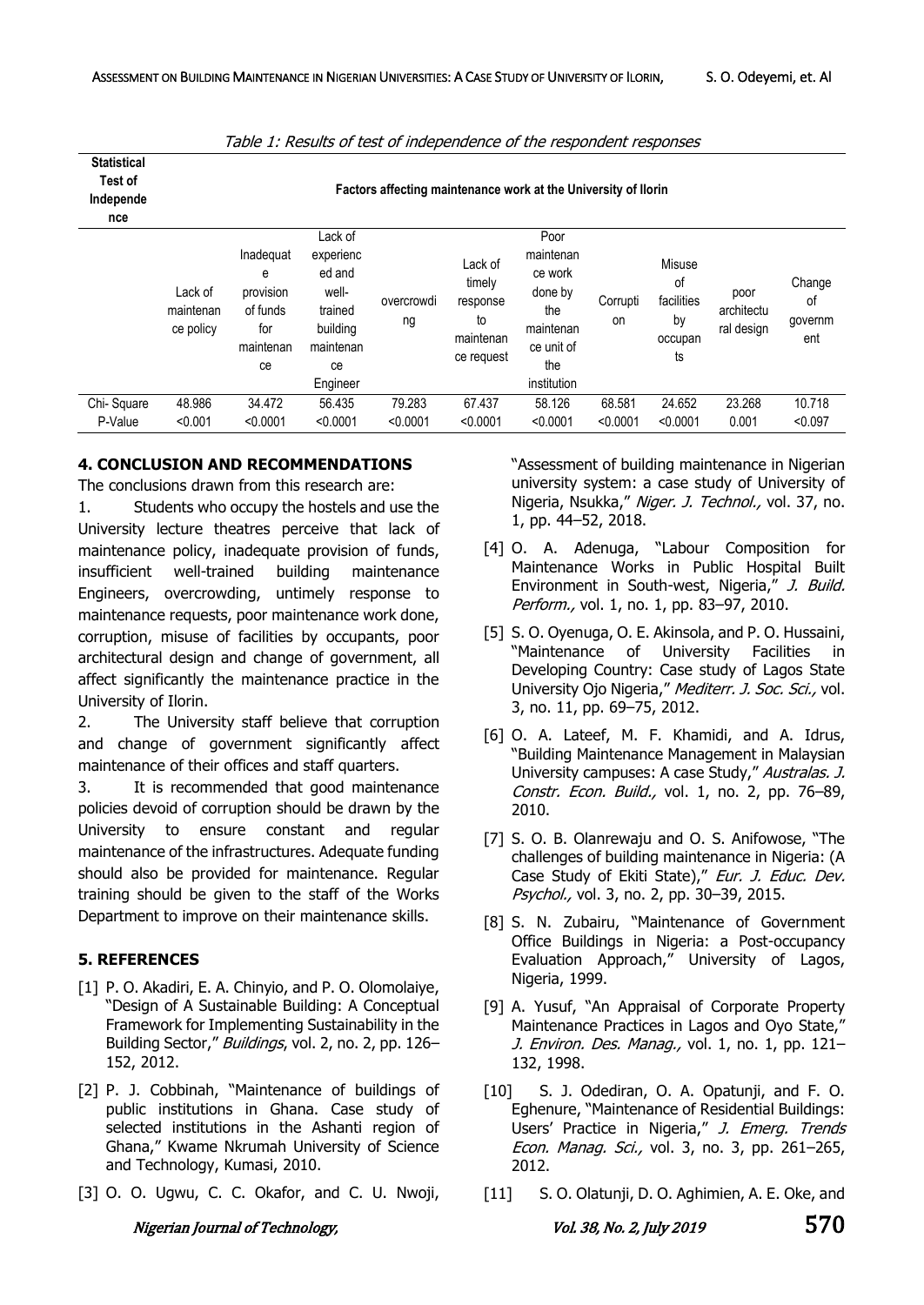T. Akinkunmi, "Assessment of Maintenance Management Culture of Tertiary Institutions in Nigeria," Civ. Environ. Res., vol. 8, no. 6, pp. 98-105, 2016.

- [12] O. A. Adenuga, "Maintenance management practices in public hospital built environment: Nigeria case study," J. Sustain. Dev. Africa, vol. 14, no. 1, pp. 185–201, 2012.
- [13] E. C. Eke, S. Musa, T. O. Fashubaa, and J. O. Abass, "An Assessment of Maintenance Culture on Public Buildings in Nigeria (A Case Study of Osun State)," IOSR J. Mech. Civ. Eng., vol. 14, no. 5, pp. 53–57, 2017.
- [14] I. Puķīte and I. Geipele, "Different Approaches to Building Management and Maintenance Meaning Explanation," Procedia Eng., vol. 172, pp. 905–912, 2017.
- [15] BS 3811 (1993), Glossary of Terms in

Terotechnology. 1993.

- [16] E. S. Ojara, "The Challenges of Housing Maintenance in Nigeria," The Federal Polytechnic, Ado Ekiti, Nigeria, 2013.
- [17] I. F. Iyamu, K. Imasuen, and E. F. Osakue, "Analysis of Maintenance Culture in Public Primary and Secondary Schools in Edo State," Int. J. Vocat. Tech. Educ. Res., vol. 4, no. 2, pp. 23–30, 2018.
- [18] N. O. B. Nurul and O. M. Md Azree, "General Building Defects: Causes, Symptoms and Remedial Work," Eur. J. Technol. Des., vol. 3, no. 1, pp. 4–17, 2014.
- [19] R. Talib, A. G. Ahmad, N. Zakaria, and M. Z. Sulieman, "Assessment of Factors Affecting Building Maintenance and Defects of Public Buildings in Penang, Malaysia," Sci. Acad. Publ., vol. 4, no. 2, pp. 48–53, 2014.

#### **APPENDIX**

#### KWARA STATE UNIVERSITY, MALETE DEPARTMENT OF CIVIL & ENVIRONMENTAL **FACULTY OF ENGINEERING & TECHNOLOGY**

#### ASSESSMENT ON BUILDING MAINTENANCE IN THE UNIVERSITY OF ILORIN QUESTIONNAIRE (UNIVERSITY LECTURE ROOMS)

The series of questions in this questionnaire are designed to obtain organizational response on maintenance of university buildings.

Please, answer the questions that follow by ticking the appropriate option (if provided) or writing unrestrictedly for open-ended questions. Please answer all questions freely but objectively.

The information is for academic purposes only and will be treated with the strictest confidentiality.

Thank You

#### Maintenance of University lecture rooms to be answered by the students using these lecture rooms.

1. How can you describe the condition of the lecture room foundation? (a) Cracks developed

(b) Weak (c) In good condition.

2. How can you describe the condition of the roof? (a) Leaking (b) Rusty (c) Partly ripped off.

3. How can you describe the condition of the floor? (a) Cracks developed (b) peeled off (c) In good condition.

4. How can you describe the condition of the wall? (a) Partially broken down (b) Cracks developed (c) peeled off (d) Bent (e) In good condition.

5. How can you describe the painting condition? (a) No painting (b) Worn out painting (c) dirty (d) In good condition.

6. How can you describe the condition of the windows? (a) Broken down (b) partially broken down (c) In good condition.

7. How can you describe the conditions of the doors? (a) broken down (b) partially broken down (c) In good condition.

8. How can you describe the condition of the electrical installations? (a) partially functioning (b) completely broken down (c) In good condition.